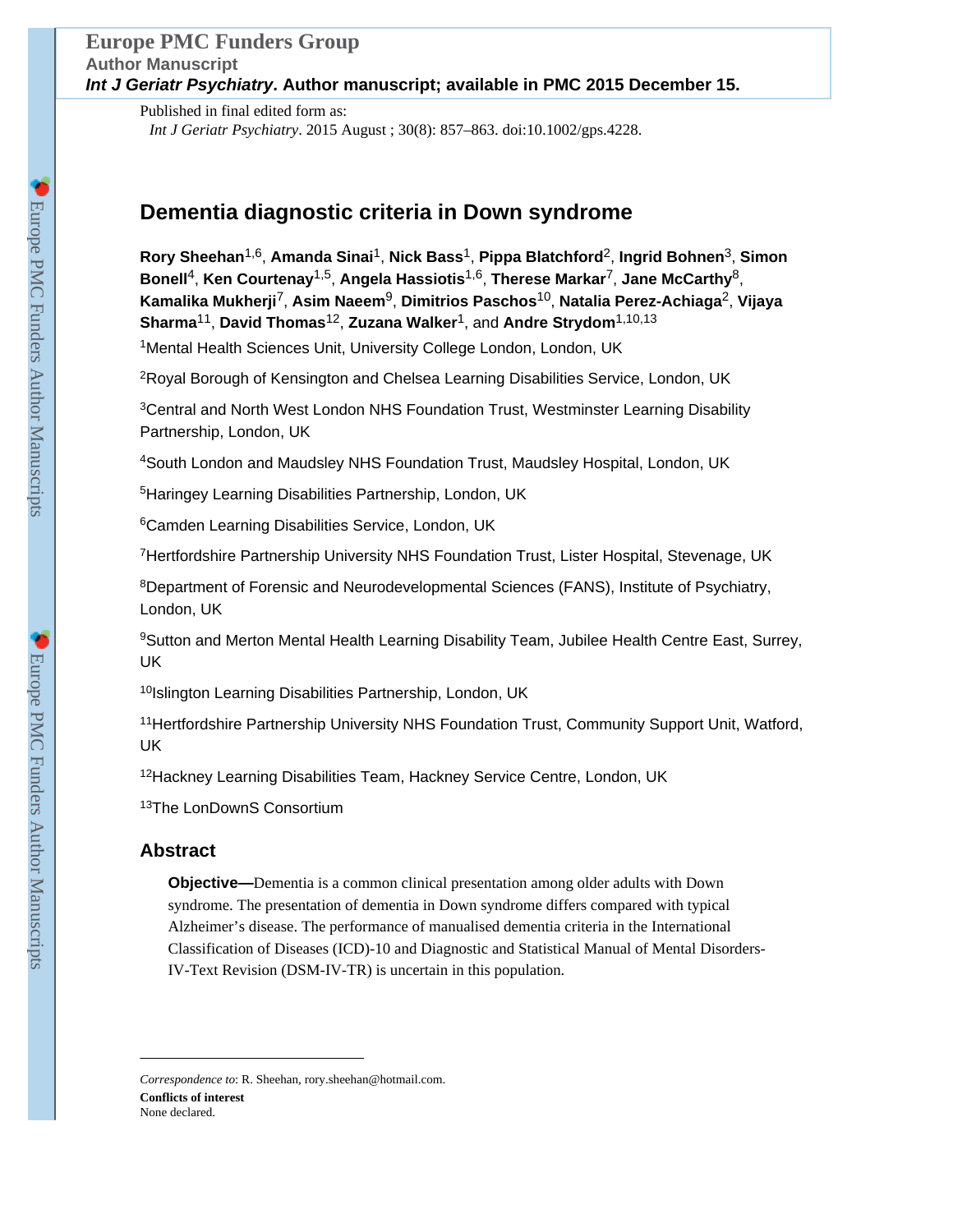We aimed to determine the concurrent validity and reliability of clinicians' diagnoses of dementia against ICD-10 and DSM-IV-TR diagnoses. Validity of clinical diagnoses were also explored by establishing the stability of diagnoses over time.

**Methods—**We used clinical data from memory assessments of 85 people with Down syndrome, of whom 64 (75.3%) had a diagnosis of dementia. The cases of dementia were presented to expert raters who rated the case as dementia or no dementia using ICD-10 and DSM-IV-TR criteria and their own clinical judgement.

**Results—**We found that clinician's judgement corresponded best with clinically diagnosed cases of dementia, identifying 84.4% cases of clinically diagnosed dementia at the time of diagnosis. ICD-10 criteria identified 70.3% cases, and DSM-IV-TR criteria identified 56.3% cases at the time of clinically diagnosed dementia. Over time, the proportion of cases meeting ICD-10 or DSM-IV-TR diagnoses increased, suggesting that experienced clinicians used their clinical knowledge of dementia presentation in Down syndrome to diagnose the disorder at an earlier stage than would have been possible had they relied on the classic description contained in the diagnostic systems.

**Conclusions—**Clinical diagnosis of dementia in Down syndrome is valid and reliable and can be used as the standard against which new criteria such as the DSM-5 are measured.

#### **Keywords**

dementia; Down syndrome; diagnosis; ICD-10; DSM-IV-TR; clinical judgement

# **Introduction**

Down syndrome is the most common genetic cause of intellectual disability, and dementia is common in adults with Down syndrome. Post-mortem studies indicate that neuropathological changes typical of Alzheimer's disease are almost universal in people with Down syndrome over the age of 40years (Wisniewski *et al*., 1985; Mann *et al*., 1986). Alongside this, an earlier mean age of onset of dementia has been shown to be between 50 and 55years in this group (Prasher and Krishnan, 1993), and data show that by the age of 60years between 30 and 40% of people with Down syndrome will warrant a diagnosis of dementia (Holland *et al*., 1998; Tyrrell *et al*., 2001; Coppus *et al*., 2006).

There is evidence to suggest that the presentation of dementia in people with Down syndrome is different from typical Alzheimer's disease. In particular, it appears that symptoms related to frontal lobe deterioration such as changes in personality and behaviour are more notable early in the course of the disease (Ball *et al*., 2006; Deb *et al*., 2007a), although the reasons underlying this observation are not clear.

However, the prominent behavioural and emotional changes associated with Alzheimer's disease in Down syndrome may also be an artefact representing the fact that people with Down syndrome are not diagnosed until later in the course of the disease. There are several possible reasons why a diagnosis of Alzheimer's disease may be delayed in older adults with Down syndrome. Firstly, there are inherent difficulties in diagnosing cognitive decline in those with a pre-existing cognitive impairment. Standard screening tools such as the Mini-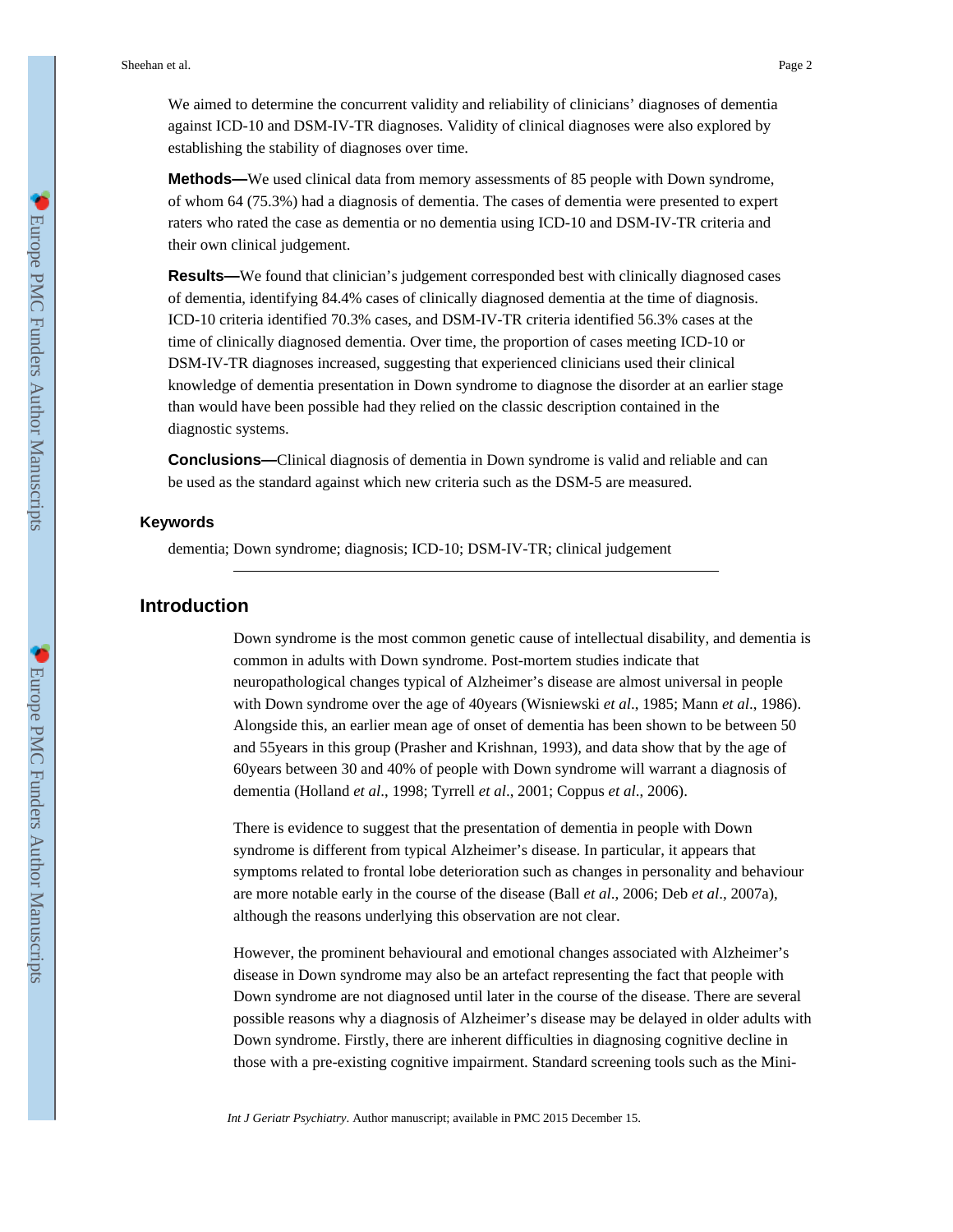Sheehan et al. Page 3

Mental State Examination (Folstein *et al*., 1975) and other direct neuropsychological tests are often not appropriate because of a 'floor effect' (Deb *et al*., 2007b). Subtle cognitive decline may be difficult to determine, particularly in people who have not attained many skills and in those living in a residential setting where environmental demands are low. Clinicians are therefore greatly dependent on informant history. In some cases, caregivers might not seek intervention until later in the course of the disease when behaviour becomes more difficult to manage. Because of these issues, there is debate about whether the current manualised criteria for diagnosing dementia, namely, the International Classification of Diseases (ICD)-10 (World Health Organisation, 1992) and Diagnostic and Statistical Manual of Mental Disorder-IV-Text Revision (DSM-IV-TR) (American Psychiatric Association, 2000), are applicable to the dementia syndrome associated with Alzheimer's disease in Down syndrome, particularly as it has been shown that employing different systems of classification influences the reported prevalence of dementia in people with intellectual disability (Strydom *et al*., 2007).

As life expectancy increases for people with Down syndrome (Bittles *et al*., 2007), dementia will become a more common presentation. This has implications not only for individuals concerned but will also demand changes in service provision and impact in terms of increased caregiver stress and economic cost. Early diagnosis is important so that symptomatic medication such as acetylcholinesterase inhibitors can be offered at a suitable time and psycho-social interventions, including appropriate support for carers, can be implemented at a time that is most beneficial.

Given the complexities in diagnosing dementia in people with Down syndrome, many attempts have been made to standardise the assessment process. Instruments have been developed (or adapted) and can be based on either informant interview or direct cognitive assessment (Deb and Braganza, 1999), although there seems to be lack of consensus as to the most appropriate (Strydom and Hassiotis, 2003). Similarly, while the physician's clinical judgement has regularly been regarded as the 'gold standard' against which other measures are tested, some authors have argued that this could result in a higher number of adults being diagnosed (Burt *et al*., 2005). It is important to evaluate the validity and reliability of clinical diagnoses in this population while new criteria are being introduced for the DSM-5 and ICD-11 as it could help to establish a standard against which new criteria can be measured.

We aimed to determine the concurrent validity and reliability of clinicians' diagnoses of dementia against ICD-10 and DSM-IV-TR diagnoses. Validity of clinical diagnoses was also explored by establishing the stability of diagnoses over time, and we also aimed to establish the reliability of dementia diagnoses according to ICD-10, DSM-IV-TR and clinician's judgement.

# **Materials and method**

#### **Identification of participants and collection of data**

Anonymised clinical data from adults with Down syndrome or intellectual disability were eligible for inclusion in the Aging with Down Syndrome or Intellectual Disability (ADSID)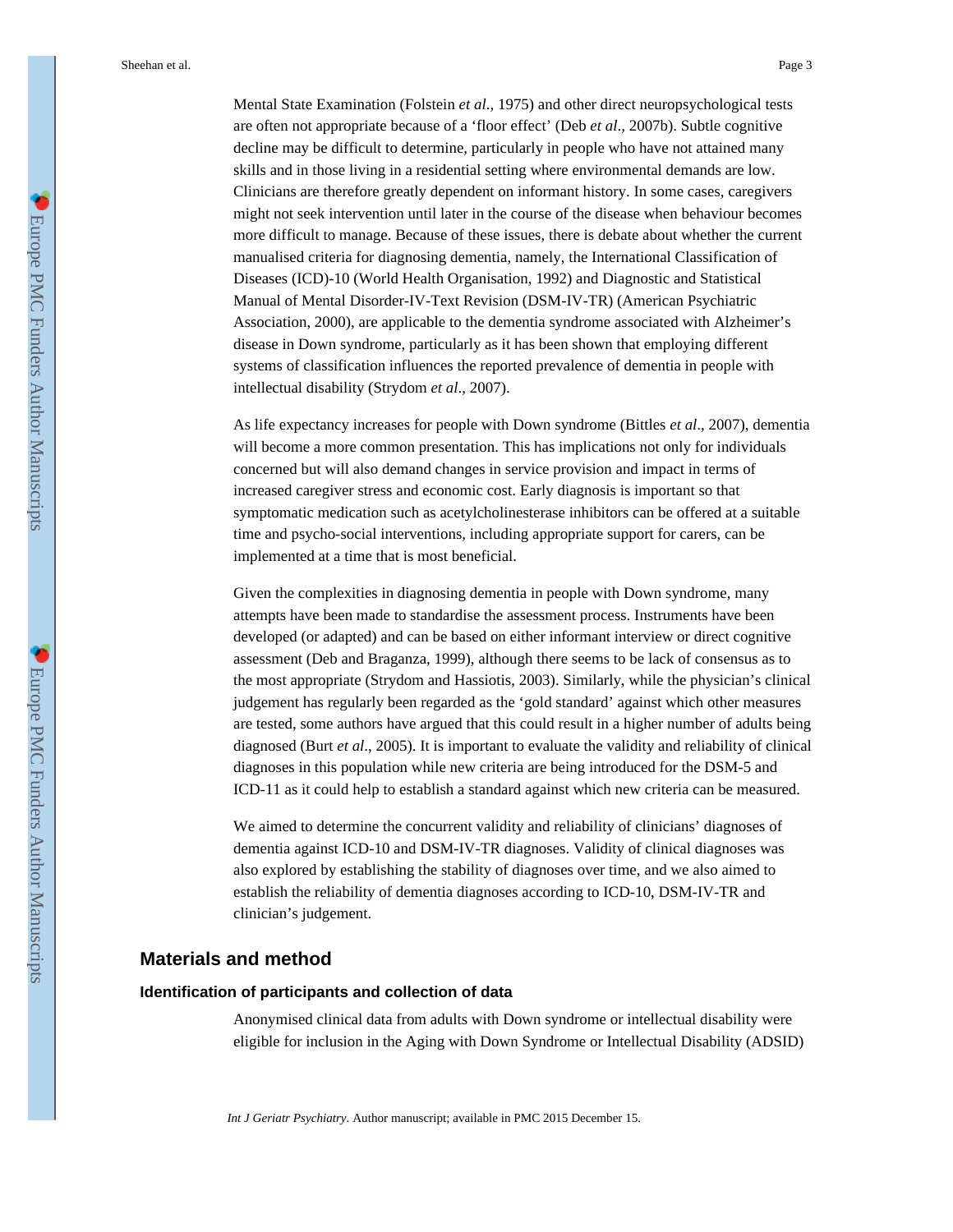database. This database consists of memory assessments conducted since 1996 by different clinicians across several sites in London and the surrounding area.

Each memory assessment included an examination of the patient's functioning in several domains (cognitive ability, mood, daily living skills and social behaviours, neurological function and detailed mental state examination) and a comparison of how this may have changed from baseline levels, in accordance with published best-practice guidelines (Royal College of Psychiatrists and the British Psychological Society, 2009). Details of comorbid physical or mental health conditions were also reported. We excluded all data from adults who did not have Down syndrome and participants for whom insufficient data were available.

Data were collected retrospectively from participants' medical records and entered into the ADSID database. Basic demographic information (age and gender) was obtained from the clinical records. The presence of Down syndrome was verified by review of the notes, although the method used for the original diagnosis varied. Information regarding cognitive, behavioural and emotional symptoms from each assessment was recorded. In addition, the results of screening tests (e.g. the Dementia questionnaire for people with Learning Disabilities (Evenhuis *et al*., 2006)), recent physical and mental health problems and physical investigations were also noted.

#### **Ethics approval**

The ADSID study was approved by the Newcastle and North Tyneside 1 Research Ethics Committee, and approval for collecting anonymised data from medical records was obtained from the National Information Governance Board. Where required, Caldicott Guardians of data providers gave approval for data transfer.

#### **Concurrent validity ratings of clinical diagnoses of dementia**

Clinical dementia diagnoses were defined as confirmed diagnoses of dementia recorded by clinicians following clinical assessment. All memory assessments were then summarised in anonymised case vignettes by the researchers, without making reference to clinical diagnosis. We also removed reference to treatment with acetylcholinesterase inhibitors and memantine. Case vignettes were also produced for assessments preceding and following the diagnosis of dementia, where available.

The case vignettes were then presented to two raters who worked independently to rate the case by applying diagnostic criteria delineated in ICD-10 and DSM-IV-TR; that is, the raters assigned the case to 'no dementia' or 'dementia' according to either ICD-10 or DSM-IV-TR criteria (Table 1). Use of the ICD-10 category of 'tentative dementia' was also included.

Raters were also asked to make a separate rating based on their clinical judgement and rate the cases as no dementia, 'cognitive concern', 'possible dementia' or 'certain dementia'. Cognitive concern was defined as any evidence of deterioration in cognitive function but where this was of recent onset only and where the rater was unable to exclude a physical causation (such as hypothyroidism) or a mental illness causing changes in behaviour or memory (such as depression). Possible dementia was defined as likely dementia (i.e.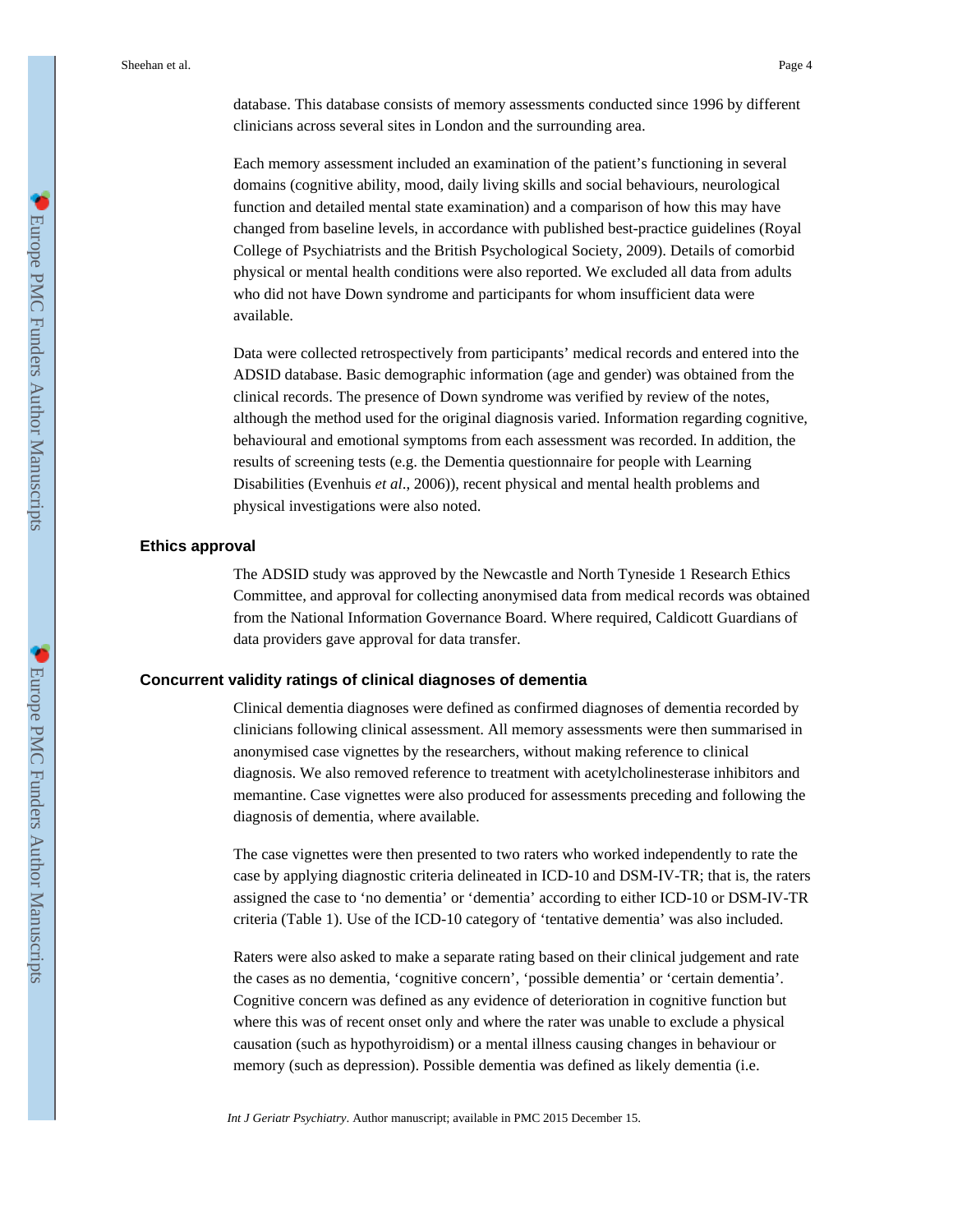significant decline over 6 months or more) but where the raters felt the vignette lacked evidence to be certain of a diagnosis and where they would have wanted further information or to offer another appointment to confirm results and symptoms.

Raters were clinicians (psychiatrists and psychologists) working in the fields of Psychiatry of Intellectual Disability or Psychiatry of Older People who were members of a 'dementia in intellectual disabilities' special interest group. Raters remained blinded to the patient's true clinical diagnosis and any treatment received.

After rating each assessment independently, the raters compared outcomes for each assessment. Where there was disagreement between the raters' outcomes, a discussion ensued, and a consensus was achieved and recorded. For a subset of assessments, the outcome of each individual rater was recorded prior to consensus allowing for determination of inter-rater reliability.

#### **Stability of diagnoses over time**

In order to explore the stability of clinical dementia diagnoses, we compared the outcomes of the rater's assessments from the time of clinical diagnosis (*t*) and at the first (*t*+1) and second (*t*+2) assessments following a clinical diagnosis. The time between subsequent assessments (*t, t*+1 and *t*+2) was not less than 3 months and not more than 18 months.

Clinical assessments were available in 26 out of 64 (40.6%) of cases at all three of these time points.

#### **Inter-rater reliability**

In order to establish inter-rater reliability, we recorded the raters' diagnoses before they agreed the diagnosis in a subset of 23 cases. This was conducted on data from participants' first clinical assessments. In the ICD-10 analysis, the dementia group included ratings of tentative dementia and dementia. In the clinical judgement analysis, ratings of dementia and possible dementia were included in the dementia group, and the no dementia group included ratings of cognitive concern and no dementia.

#### **Analysis**

Statistical Package for the Social Sciences (SPSS) version 21 was used for data entry and analysis. Descriptive demographics and frequencies were calculated. Inter-rater reliability was calculated using Cohen's kappa for inter-rater agreement.

# **Results**

#### **Demographic information**

The final database for this analysis comprised 85 participants with Down syndrome. Three quarters (75.3%) of these had a clinical diagnosis of dementia ( $n = 64$ ). Twenty one participants (24.7%) did not have a diagnosis of dementia recorded at clinical assessment and were included in order to help identify accuracy of diagnoses. The participants comprised 40 men (47.1%) and 45 women (52.9%).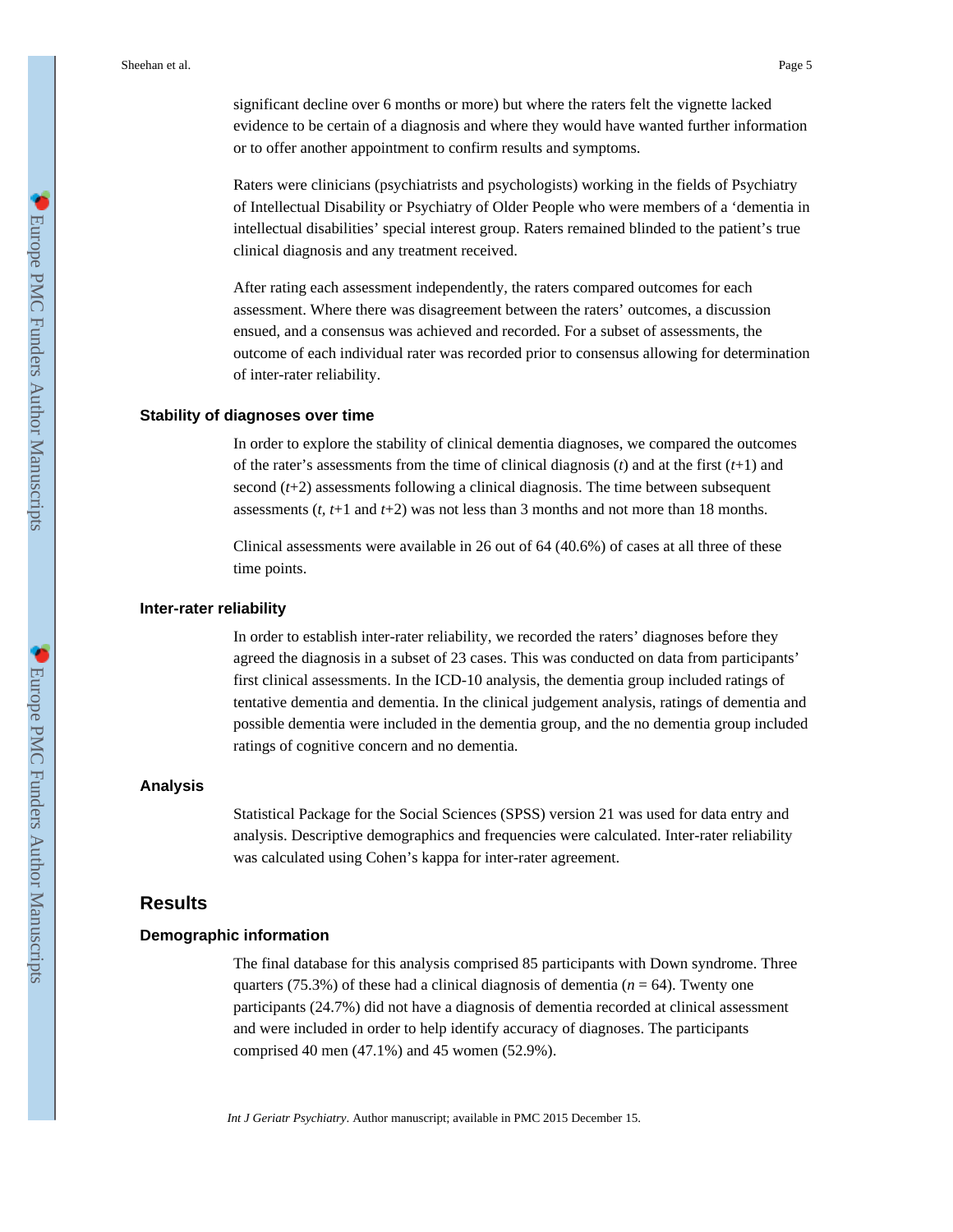Overall, 21 participants (24.7%) had mild (intelligence quotient (IQ) 70–50), 40 (47.1%) had moderate (IQ 35–50), and 12 (14.1%) had severe or profound (IQ  $<$  35) intellectual disability. In 12 cases (14.1%), the level of intellectual disability was unknown.

The age range at which a clinical diagnosis of dementia was made was between 35.5 and 70.9 years (mean  $\pm$  SD = 55.4  $\pm$  6.6 years).

#### **Concurrent validity ratings of clinical diagnoses of dementia**

At the clinical assessment at which a diagnosis of dementia was made, the raters agreed with the clinical diagnosis in 84.4% ( $n = 54$ ) of all cases ( $n = 64$ ) on the basis of 'any diagnosis' of dementia (i.e. using either ICD-10, DSM-IV-TR or clinical judgement, or a combination of these). In 10 (15.6%) cases where a clinical diagnosis of dementia had been made, the raters did not make a diagnosis of dementia.

The rater's clinical judgement showed best agreement with original clinical diagnosis—the raters diagnosed dementia or possible dementia in 54 (84.4%) cases at the time point when a clinical diagnosis was first given, and in an additional 4 (6.2%) cases the raters chose cognitive concern to describe the case. In only 6 (9.4%) cases of clinically diagnosed dementia where the raters used their clinical judgement to inform their decision, the outcome was of no dementia. This was followed by ICD-10; 45 (70.3%) cases met ICD-10 criteria for dementia (28 cases, 43.8%) or tentative dementia (an additional 17 cases, 26.6%), while DSM-IV-TR criteria diagnosed 36 (56.3%) cases of clinician-diagnosed dementia.

Fifty per cent  $(n = 32)$  of those with a clinical diagnosis of dementia were rated as having dementia by all three measures, namely, ICD-10 and DSM-IV-TR criteria and using the rater's clinical judgement.

See Figure 1 for more details.

#### **Stability of diagnoses over time**

Figure 2 shows the trends in how rater's diagnoses changed from the time of initial clinical diagnosis of dementia (*t*) and subsequent first (*t*+1) and second (*t*+2) assessment following this. This data are obtained from the subgroup of participants who had data for all three assessments  $(n=26)$ .

#### **Inter-rater reliability**

In 23 of the initial assessments, the individual rater's outcomes were recorded, in order to assess the inter-rater reliability of diagnoses using clinical judgement, and by application of standardised criteria (ICD-10 and DSM-IV-TR). This subset represented 27.1% of the overall sample. Cohen's kappa was calculated as 0.911 for agreement between raters when ICD-10 was used, 0.704 for agreement when DSM-IV was applied and 0.826 for agreement between raters when clinical judgement was applied to the case. All were significant at  $p$ 0.001.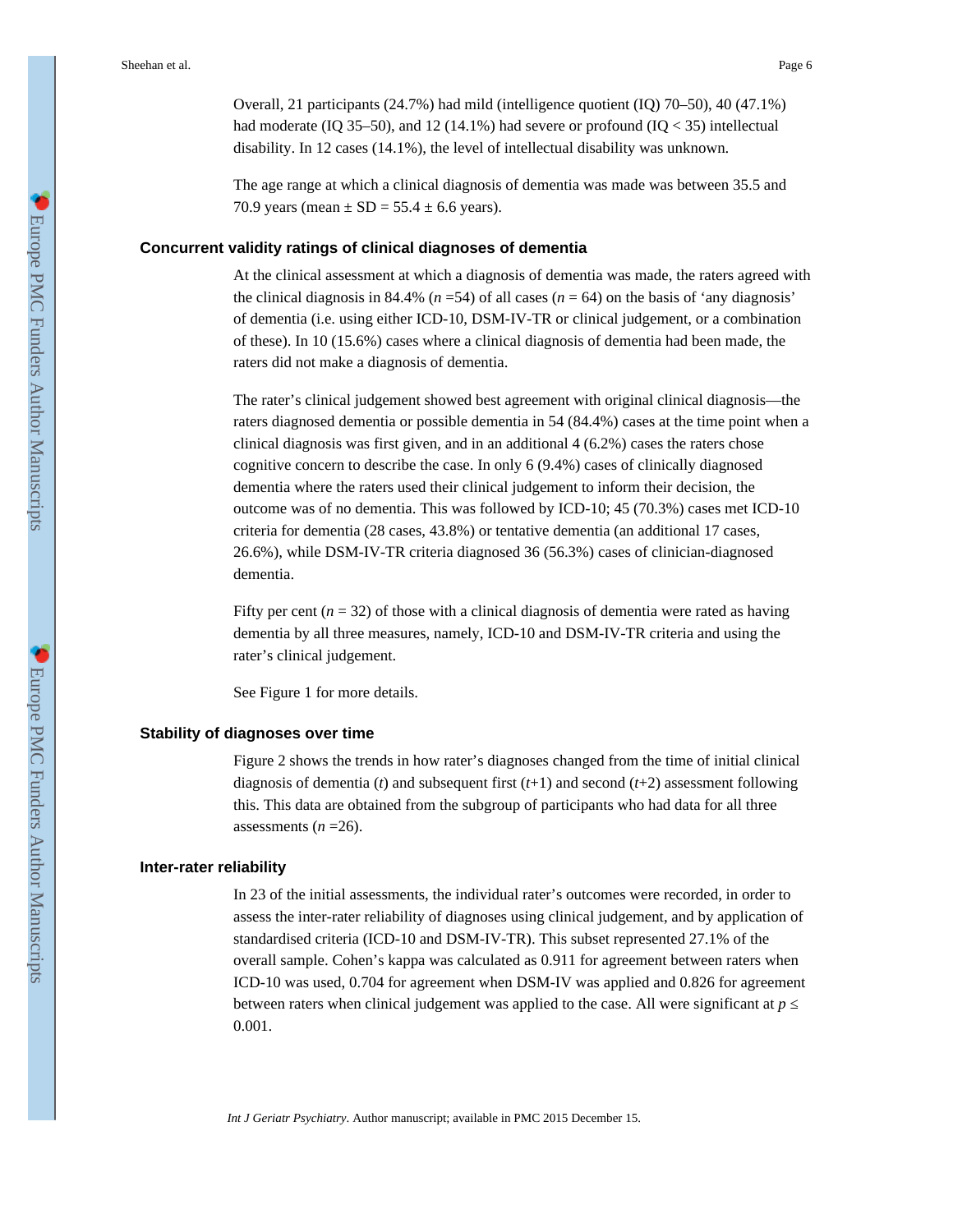# **Discussion**

#### **Dementia diagnosis in people with Down syndrome**

This study was conceived to investigate the validity and reliability of a clinical diagnosis of dementia in people with Down syndrome and to compare it with the performance of established criteria. We found that half of those with a clinical diagnosis of dementia were rated as having dementia by both ICD-10 and DSM-IV-TR criteria and rater's clinical judgement, although the overall figure for diagnosis of dementia in participants made by any means was 84.4%. Rater's clinical judgement had high levels of agreement with original diagnoses, but ICD-10 and DSM-IV-TR criteria fared worse, suggesting that experienced clinicians incorporated clinical features not included in ICD-10 and DSM-IV-TR criteria when making a diagnosis. Taken together with results demonstrating a high degree of interrater agreement, this suggests that interpretation of the criteria is consistent between clinicians. However, the results suggest that ICD-10 and DSM-IV-TR criteria are likely to underdiagnose dementia in this population, implying that the presentation of Alzheimer's disease is sufficiently different in people with Down syndrome to affect performance of standardised criteria in this population. Furthermore, we have shown that clinical diagnoses have good validity, as the criteria diagnoses 'caught up' with clinical diagnoses at subsequent assessments.

We examined the characteristics of certain cases in more detail, that is, the cases where no diagnosis was made by the raters under any system (*n*=10) and the cases that were diagnosed by application of clinical judgement but neither ICD-10 nor DSM-IV-TR criteria (*n*=5). In the clinically diagnosed cases that were not deemed to have dementia by the raters, there were several people with comorbid mental and/or physical illness, suggesting that raters applied caution when other explanations for the decline could be relevant. In other cases, the decline was only recent, and in a small number of cases there was only limited information, which may have been insufficient for the raters to confidently diagnose.

In the cases that received a diagnosis when clinical judgement was applied but not when ICD-10 or DSM-IV-TR criteria were used, the decline tended to be only over a short duration, which may have precluded diagnosis under the stipulation that symptoms be present for at least 6 months (ICD-10).

As understanding and treatments advance, timely diagnosis of dementia is important to ensure access to interventions that improve functioning and quality of life. A diagnosis of dementia may be necessary for identifying and meeting changing needs in accommodation and nursing and social support. It is also important to facilitate adequate explanation of the diagnosis and prognosis for patients and relatives.

At the memory assessments following the diagnosis (*t*+1, and *t*+2), a firm diagnosis of dementia was made in progressively increasing proportions of cases. We therefore suggest that clinical judgement should be the preferred means of diagnosing dementia in people with Down syndrome following comprehensive assessment by clinicians who are experienced in recognising the symptoms of dementia in this population. Further work is required to define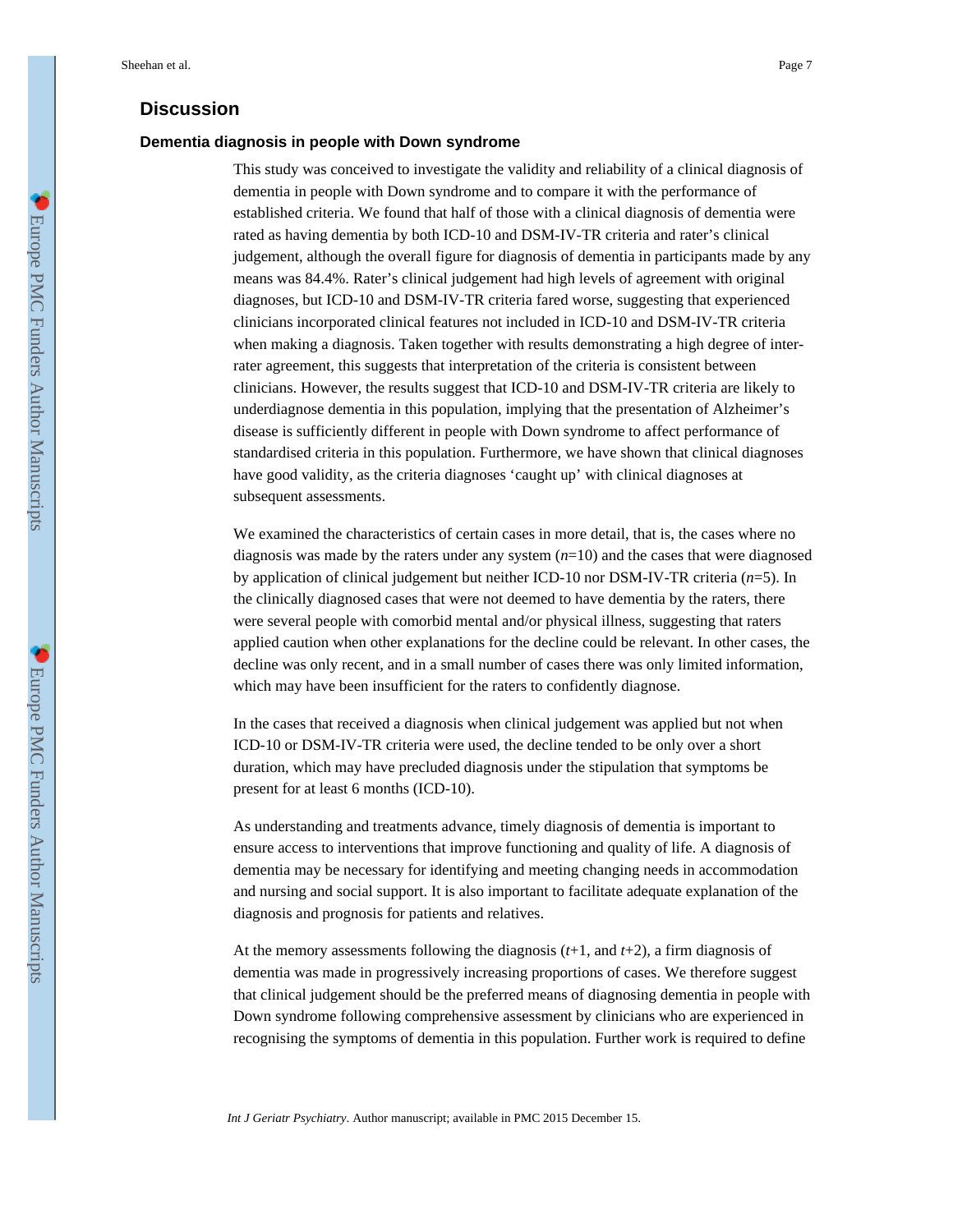Sheehan et al. Page 8

how standard criteria need to be adapted or interpreted in this population to enable valid and early diagnosis of dementia.

With regards to the performance of DSM-IV-TR criteria against ICD-10 criteria, we found DSM-IV-TR criteria to be the most exclusive, although if the ICD category of tentative dementia is excluded, the ICD criteria become the most exclusive and identify less than half (43.8%) of those clinically diagnosed cases. It has been suggested that ICD-10 criteria are specific and more demanding to apply as they rely on informant information to a greater extent (Henderson *et al*., 1994).

#### **Inter-rater reliability**

We found inter-rater agreement to be strong when both operationalised criteria were applied by raters. This is to be expected as the DSM-IV-TR and ICD-10 criteria for diagnosis are formed of clear statements that have been designed specifically to reduce ambiguity and allow a common language between professionals. However, agreement between raters when clinical judgement was applied to the cases was equally as strong. We had anticipated a greater degree of subjectivity in appraising and interpreting the details of the vignettes to be reflected in lower inter-rater agreement for clinical judgement, but this was not the case.

Because of the relatively small numbers in this subset, we were not able to compare outcomes of the ratings given by different professional groups (i.e. psychiatrists and psychologists).

#### **Implications of the study**

We have shown that clinical diagnoses of dementia by experienced clinicians appeared to be accurate and tended to identify dementia cases earlier than operationalised criteria in older adults with Down syndrome, although this may still be at a later stage than dementia diagnoses in an equivalent population without intellectual disability. We also identified a discrepancy in the diagnosis of dementia amongst a population with Down syndrome, depending on which criteria are used to identify the illness. Following the recent publication of DSM-5 and an updated ICD due in 2015, now is a timely juncture to explore the way in which clinicians diagnose dementia in people with Down syndrome. Changes to the defined criteria or the way it is interpreted in this population may be necessary in order to reflect the differing presentation of dementia in people with Down syndrome. Our results imply that clinical diagnoses should be used as the yardstick against which new criteria are measured. Use of the Diagnostic Criteria for psychiatric disorders for use with adults with Learning Disability (DC-LD) (Royal College of Psychiatrists, 2001) or Diagnostic Manual - Intellectual Disability (DM-ID) (Fletcher *et al*., 2007) as alternative diagnostic systems for people with intellectual disability is not widespread, and research evidence relating to these classifications is limited. They may be less suitable for adults with mild intellectual disability.

Our findings also have implications for research in dementia in Down syndrome, for example, to estimate the prevalence and estimates of dementia or to identify potential participants for clinical trials of treatments for dementia in this population.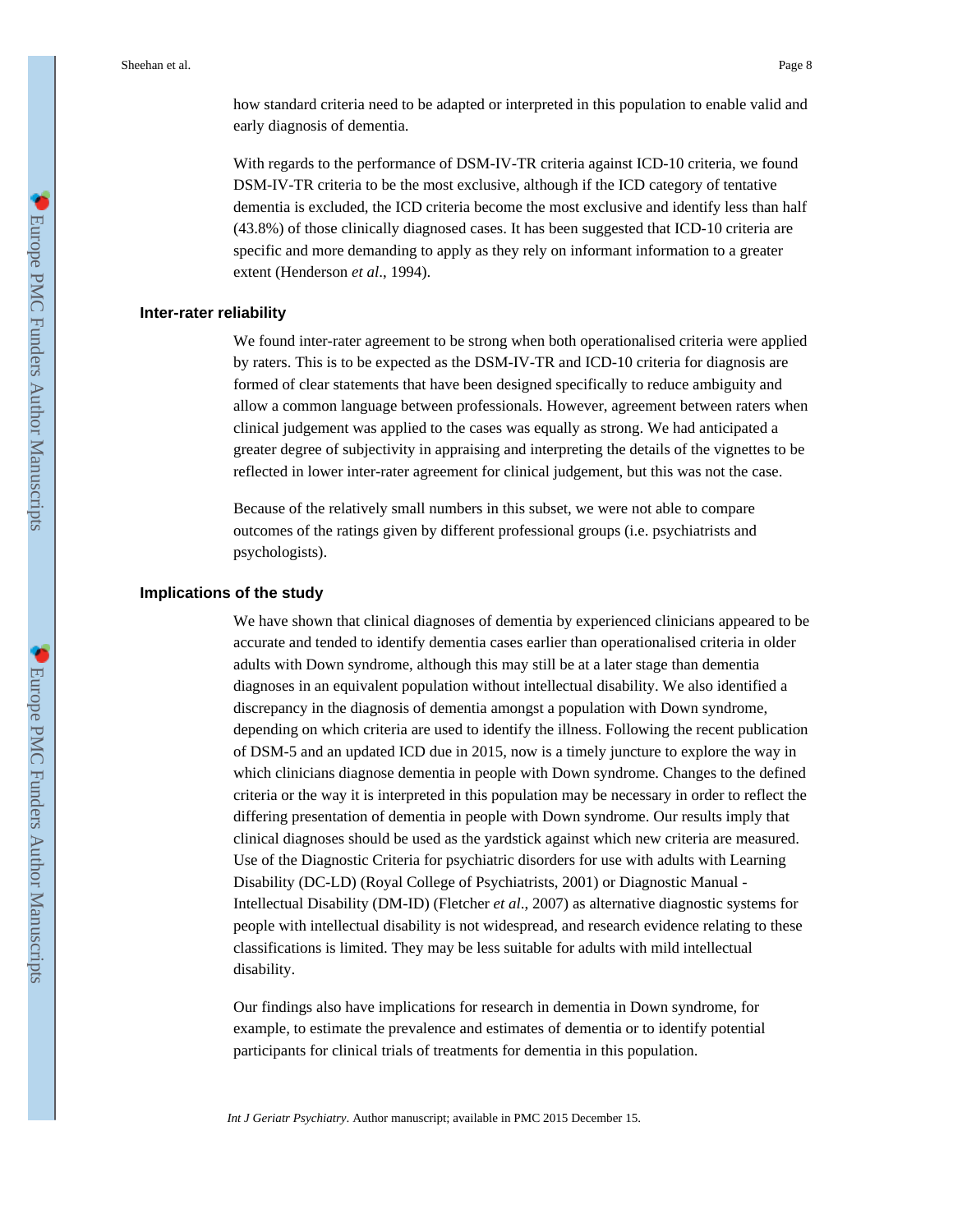#### **Strengths and limitations of the study**

The study has several strengths. It uses clinical data derived from memory assessments conducted over a wide time period from both urban and suburban locations. A range of people with Down syndrome between the ages of 35 and 70years with differing baseline levels of cognitive impairment and adaptive function were included. Our data are therefore fairly representative of clinical practice in the UK. Furthermore, in order to reduce bias, raters were blinded to the outcome of the clinical assessment and rated each case individually before reaching a consensus opinion.

Data from clinical assessments were transcribed onto anonymised data collection forms. Whilst every attempt to capture relevant information was made in both the design and completion of these forms, it is inevitable that some detail was lost and subtleties of clinical assessment that would be apparent to the treating clinician were not always available to our raters. Data were also dependent on the thoroughness and documentation of the clinical records. In addition, raters did not have the privilege of prior knowledge of the patient, as would often be the case in clinical practice. For these reasons, raters may have been less likely to make a diagnosis of dementia than their counterparts in the clinic.

In this study, we did not categorise the severity of dementia, although as the ratings were completed for the assessment at which a clinical diagnosis of dementia was made, it is most likely that the majority of new cases of dementia were in the early stage.

# **Conclusion**

This study shows that when making a diagnosis of dementia in people with Down syndrome, clinicians who are experienced in assessing this population for cognitive decline are able to make accurate diagnoses at a relatively early stage of the disease. Clinical diagnoses were more inclusive than using ICD-10 or DSM-IV-TR criteria, suggesting that clinicians relied on dementia symptoms that are specific to this population. It remains to be seen whether new definitions of dementia in ICD-11 and DSM-5 will perform better in this population. We recommend that clinical diagnoses (following a comprehensive assessment including history, examination and consideration of investigations and formal cognitive assessments) are used as the standard against which new criteria can be judged. Further work may be required to establish how new criteria need to be adjusted in order to improve diagnosis in this population.

### **Acknowledgements**

We wish to thank Hannah Boardman, Sharon Jakobowitz and Camino Fernandez, Research Assistants, Khadija Rantell, Statistician. We would also like to express our thanks to all the raters who gave their time to assist with the ratings. Funding towards this study has been provided by The Baily Thomas Charitable Fund.

# **References**

American Psychiatric Association. Diagnostic and Statistical Manual-Text Revision (DSM-IV-TR). American Psychiatric Association; Washington, DC: 2000.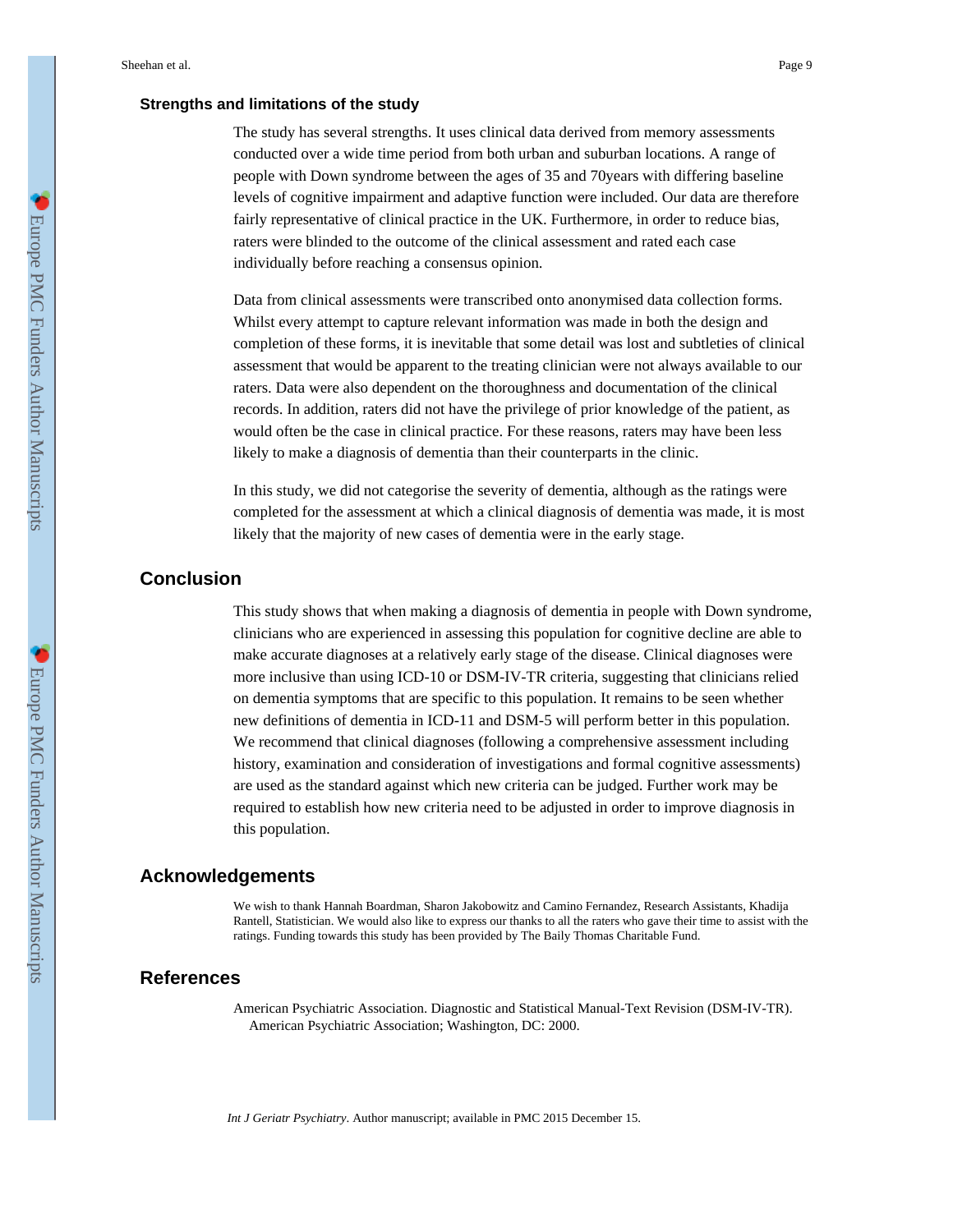- Ball SL, Holland AJ, Hon J, et al. Personality and behaviour changes mark the early stages of Alzheimer's disease in adults with Down's syndrome: findings from a prospective population-based study. Int J Geriatr Psychiatry. 2006; 21(7):661–673. [PubMed: 16802281]
- Bittles AH, Bower C, Hussain R, Glasson EJ. The four ages of Down syndrome. Eur J Public Health. 2007; 17(2):221–225. [PubMed: 16857692]
- Burt DB, Primeaux-Hart S, Loveland KA, et al. Comparing dementia diagnostic methods used with people with intellectual disabilities. J Policy Pract Intellect Disabil. 2005; 2(2):94–115.
- Coppus A, Evenhuis H, Verberne G-J, et al. Dementia and mortality in persons with Down's syndrome. J Intellect Disabil Res. 2006; 50(10):768–777. [PubMed: 16961706]
- Deb S, Braganza J. Comparison of rating scales for the diagnosis of dementia in adults with Down's syndrome. J Intellect Disabil Res. 1999; 43(5):400–407. [PubMed: 10546964]
- Deb S, Hare M, Prior L. Symptoms of dementia among adults with Down's syndrome: a qualitative study. J Intellect Disabil Res. 2007; 51(9):726–739. [PubMed: 17845241]
- Deb S, Hare M, Prior L, Bhaumik S. Dementia screening questionnaire for individuals with intellectual disabilities. Br J Psychiatry. 2007; 190(5):440–444. [PubMed: 17470960]
- Evenhuis, HM.; Kengen, MMF.; Eurlings, HAL. Dementia Questionnaire for People with Learning Disabilities (DLD). Harcourt Assessment; San Antonio: 2006.
- Fletcher, R.; Loschen, E.; Stavrakaki, C.; First, M., editors. Diagnostic Manual—Intellectual Disability (DM-ID): A Textbook of Diagnosis of Mental Disorders in Persons with Intellectual Disability. NADD Press; Kingston, NY: 2007.
- Folstein MF, Folstein SE, McHugh PR. Mini-mental state. J Psychiatr Res. 1975; 12(3):189–198. [PubMed: 1202204]
- Henderson, AS.; Jorm, AF.; Mackinnon, A.; Christensen, H.; Scott, LR.; Korten, AE.; Doyle, C. A survey of dementia in the Canberra population: experience with ICD-10 and DSM-III-R criteria. 1994.
- Holland AJ, Hon J, Huppert FA, Stevens F, Watson P. Population-based study of the prevalence and presentation of dementia in adults with Down's syndrome. Br J Psychiatry. 1998; 172(6):493–498. [PubMed: 9828989]
- Mann DMA, Yates PO, Marcyniuk B, Ravindra CR. The topography of plaques and tangles in Down's syndrome patients of different ages. Neuropathol Appl Neurobiol. 1986; 12(5):447–457. [PubMed: 2946973]
- Prasher VP, Krishnan VHR. Age of onset and duration of dementia in people with down syndrome: integration of 98 reported cases in the literature. Int J Geriatr Psychiatry. 1993; 8(11):915–922.
- Royal College of Psychiatrists. DC-LD: Diagnostic Criteria for Psychiatric Disorders for Use with Adults with Learning Disabilities/Mental Retardation. Gaskell Press; London, UK: 2001.
- Royal College of Psychiatrists and the British Psychological Society. CR155. Dementia and People with Learning Disabilities. British Psychological Society; Leicester: 2009.
- Strydom A, Hassiotis A. Diagnostic instruments for dementia in older people with intellectual disability in clinical practice. Aging Ment Health. 2003; 7(6):431–437. [PubMed: 14578004]
- Strydom A, Livingston G, King M, Hassiotis A. Prevalence of dementia in intellectual disability using different diagnostic criteria. Br J Psychiatry. 2007; 191(2):150–157. [PubMed: 17666500]
- Tyrrell J, Cosgrave M, McCarron M, et al. Dementia in people with Down's syndrome. Int J Geriatr Psychiatry. 2001; 16(12):1168–1174. [PubMed: 11748777]
- Wisniewski KE, Wisniewski HM, Wen GY. Occurrence of neuropathological changes and dementia of Alzheimer's disease in Down's syndrome. Ann Neurol. 1985; 17(3):278–282. [PubMed: 3158266]
- World Health Organisation. ICD-10: International Statistical Classification of Diseases and Related Health Problems. World Health Organisation; Geneva: 1992.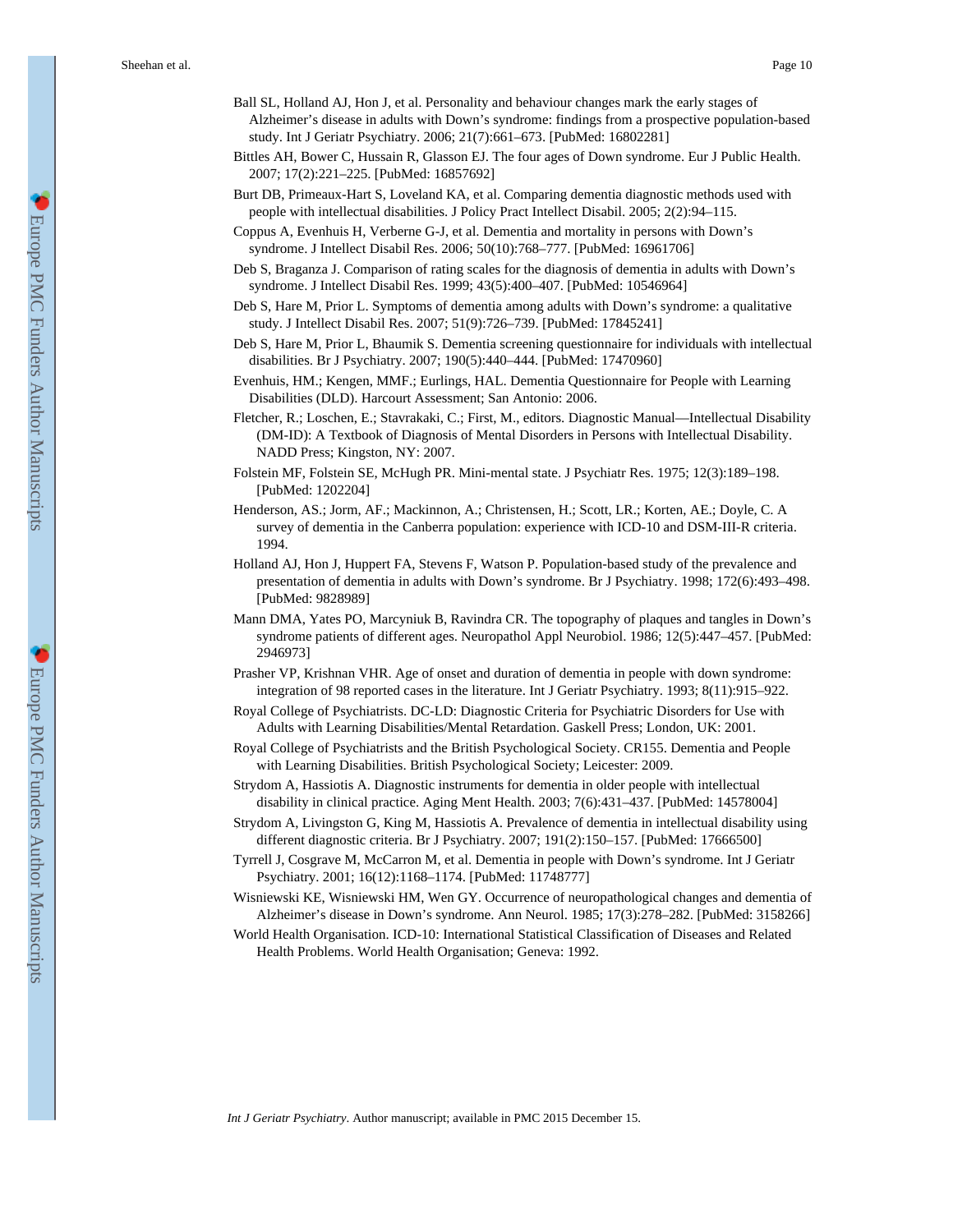# **Key points**

- **•** We investigated the validity of dementia diagnoses in people with Down syndrome.
- **•** Application of DSM-IV-TR and ICD-10 criteria excluded some people with dementia.
- **•** Clinician's judgement diagnosed dementia at an earlier stage.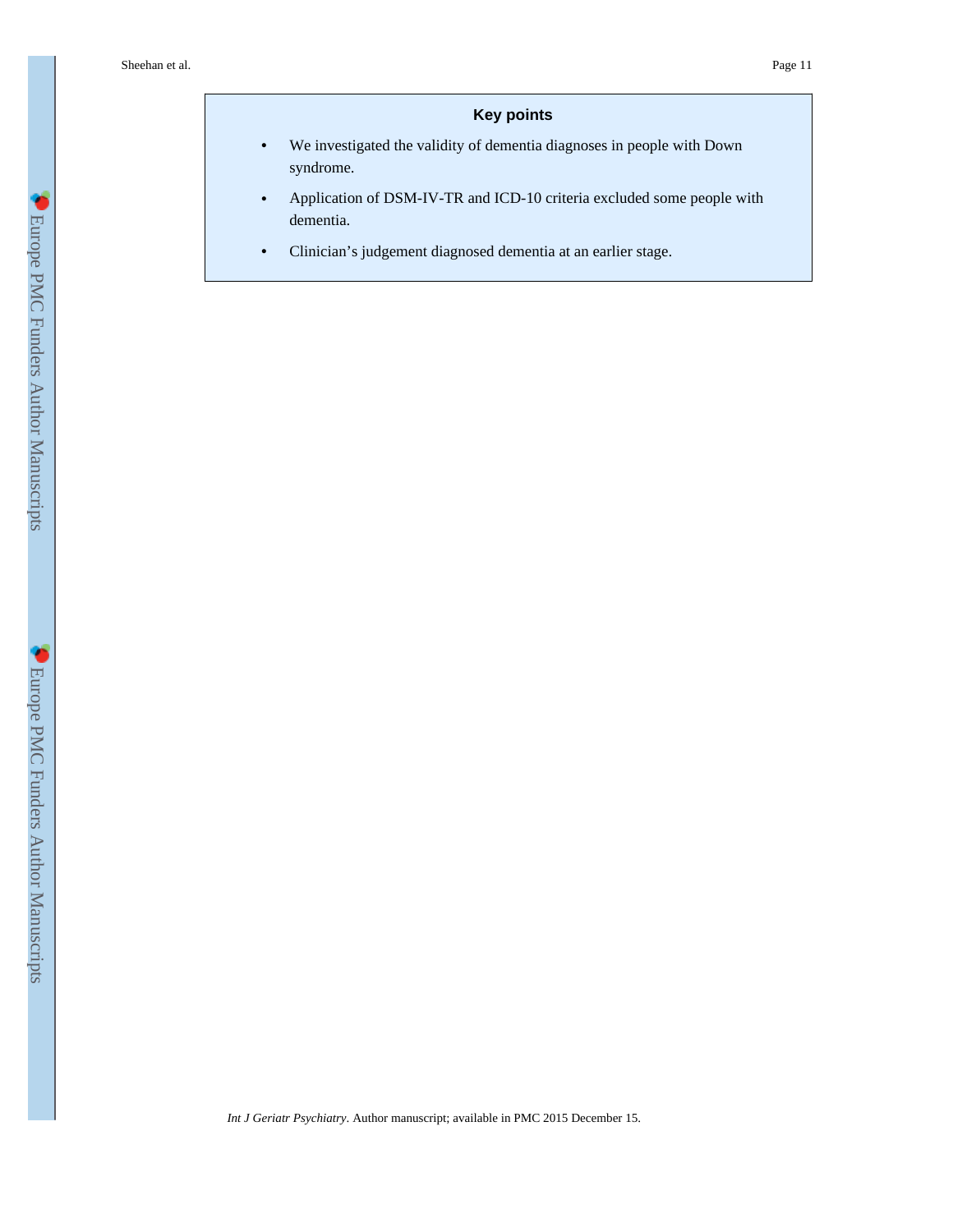

#### **Figure 1.**

Diagram showing outcome of ratings at the time when the clinical diagnosis of dementia was made (not to scale).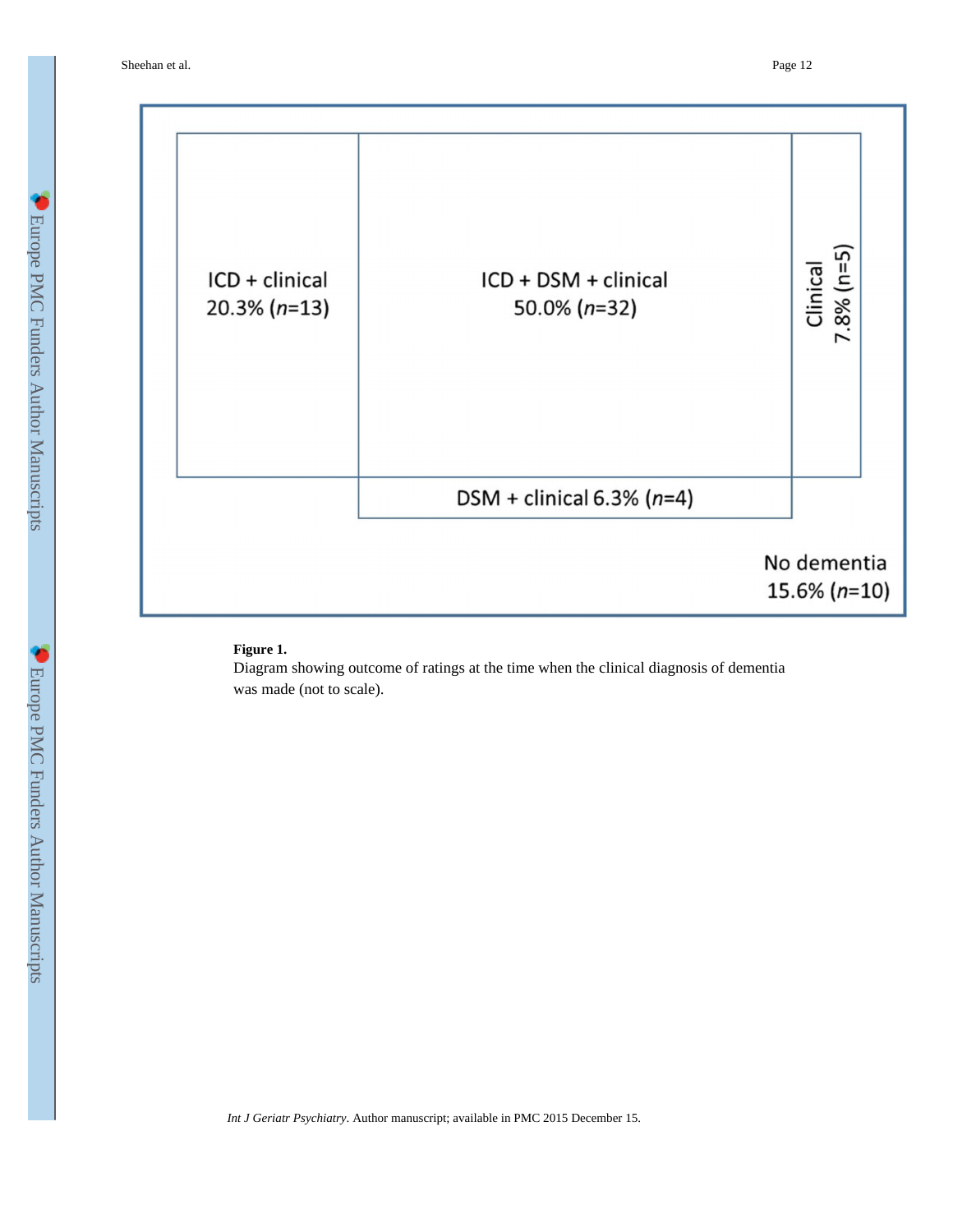Sheehan et al. Page 13



# **Figure 2.**

Stability of diagnoses over time showing ratings at time of clinician's diagnosis of dementia (*t*) and first  $(t + 1)$  and second  $(t + 2)$  assessments following clinician's diagnosis of dementia ( $n = 26$ ).